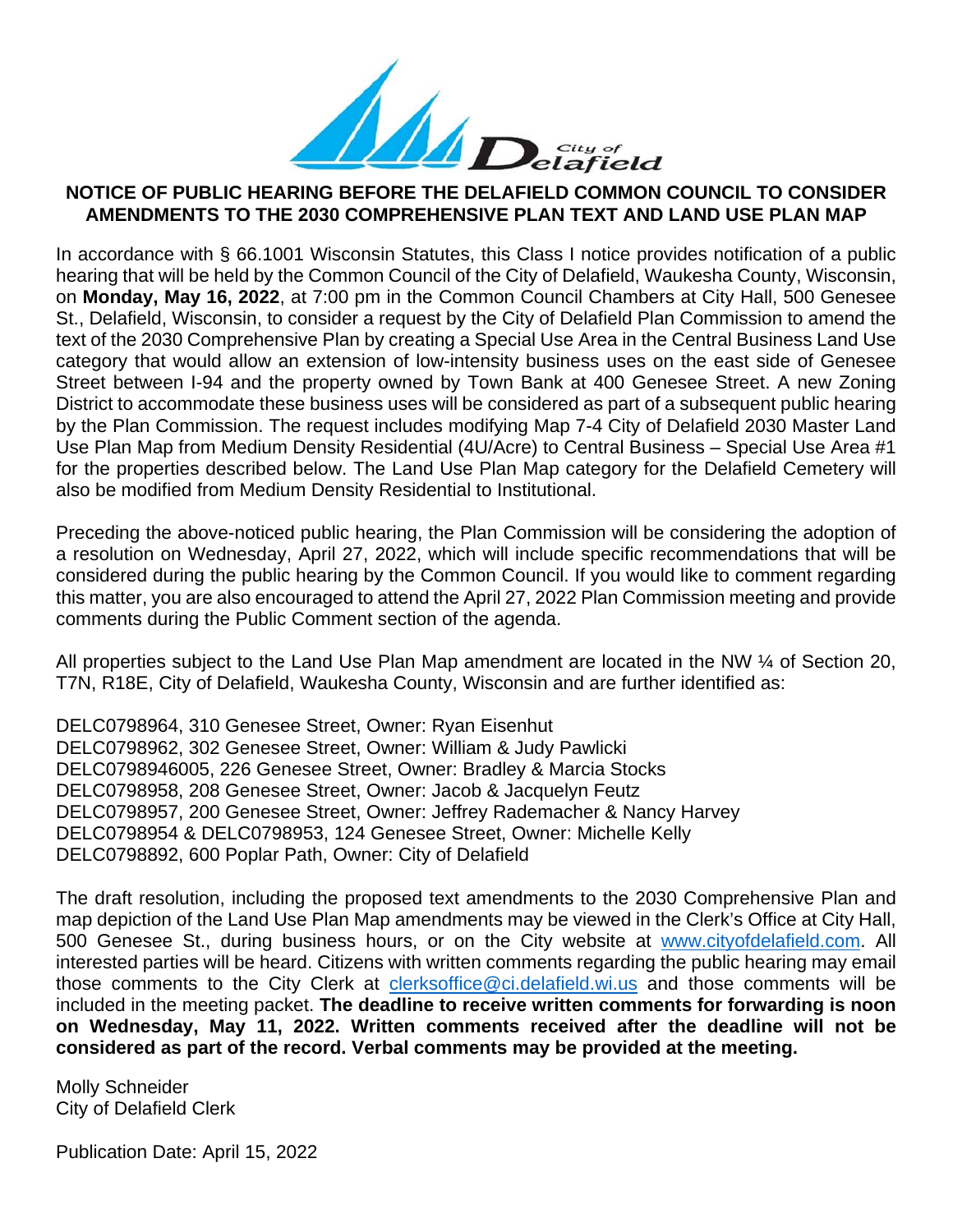## **Potential Land Use Plan Amendments to Central Business category (4/12/22)**

## *Existing Language*

Central Business District (CBD)

The CBD is a district in the downtown area which includes most of the existing downtown businesses, as well as adjoining blocks which contain a mixture of commercial and residential uses. It is anticipated that the downtown CBD will continue its evolution toward becoming a specialty district containing primarily small, independently owned specialty shops, professional services and eateries. The CBD is intended to identify an area that is suitable for commercial development, and allows for the conversion of older residences into commercial uses such as antique stores, artisan shops, eateries, professional services, and bed and breakfast establishments.

Consistent with the trend toward specialty businesses, there should be enough flexibility in the zoning within the CBD to permit limited artisan workshops and studio space, which would be compatible with the character of adjoining uses. Mixed residential development, particularly on the second floors, should be permitted, provided the residential uses do not occupy first level space that would be more suitable for commercial activities.

It is recommended that the City promote direct linkages to the many recreational elements in near proximity to the downtown. Lake Nagawicka, the Ice Age Trail, and the several local trails associated with the Bark River corridor may provide an economic stimulus to the CBD area. With the recent development of the Veterens Memorial Riverwalk and the Public Safety Campus, increased usage is anticipated for pedestrian movement through the CBD. These improvements could enhance the commercial qualities of the CBD as a specialty district.

Applicable Zoning Districts: CBD-1, CBD-2, R-4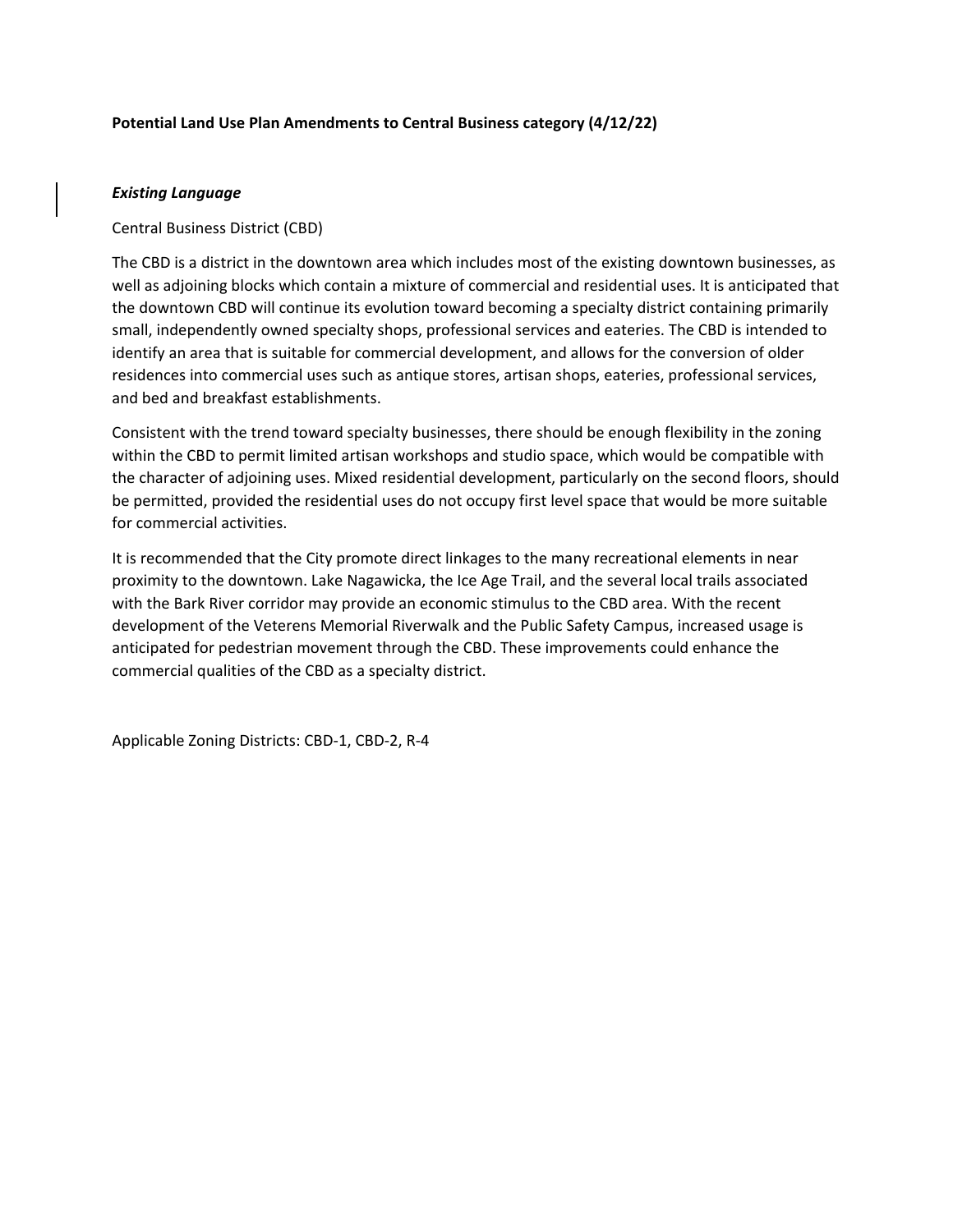## *Proposed Language*

## Central Business District (CBD)

The CBD is a district inCentral Business covers the downtown area which includes most of the existing downtown businesses, as well as adjoining blocks which contain a mixture of commercial and residential uses. It is anticipated that the downtown-central business downtown CBD-area will continue its evolution toward becoming a specialty district-area containing primarily small, independently owned specialty shops, professional services and eateries. The CBDThe Central Business category is intended to identify an area that is suitable for commercial development, and allows for the conversion of older residences into commercial uses such as antique stores, artisan shops, eateries, studio space, professional services, and bed and breakfast establishments.

Consistent with the trend toward specialty businesses, there should be enough flexibility in the zoning within the CBD-to permit limited artisan workshops and studio space, which would be compatible with the character of adjoining uses. Mixed residential development, particularly on the second floors, should be permitted, provided the residential uses do not occupy first level space that would be more suitable for commercial activities, especially in the center of downtown. There are areas beyond the central core of downtown and along the fringe of downtown that are appropriate for residential use without any commercial activities. These areas are reflected through zoning.

It is recommended that the City promote direct linkages to the many recreational elements in near proximity to the downtown. Lake-Nagawicka Lake, the Ice Age Trail, and the several local trails associated with the Bark River corridor may provide an economic stimulus to the CBD-Central Business area. With the recent development of the Veteraens Memorial Riverwalk, and the Public Safety Campus, increased usage is anticipated for pedestrian movement through the CBDCentral Business area. These improvements could enhance the commercial qualities and uniqueness of the CBD as a specialty districtCentral Business area.

### Special Use Area #1

Areas designated in this special use area are included in the Central Business category because they are a logical extension to downtown. Although it may be appropriate to transition these areas from residential to commercial uses that provide neighborhood services and are compatible with the surrounding neighborhoods, it is important to consider the individual site conditions prior to allowing this transition to take place. Properties within Special Use Area #1 will only be zoned to allow for commercial uses on an individual basis with consideration given to individual site conditions. Based on projected traffic, noise, intensity of use, compatibility with the neighborhood, any zoning amendment shall be accompanied by a Planned Development - Conditional Use, which may include conditions that provide greater flexibility or restrictions related to use, dimensional and area standards, and requirements for open space amenities, landscaping, lighting, and signage.

Applicable Zoning Districts: CBD-1, CBD-2, CBD-3, R-4, CBD-4 (newly created proposed district)

\*There is one B-1 property in the currently designated area. There is an area designated as CBD-2, not in the designated area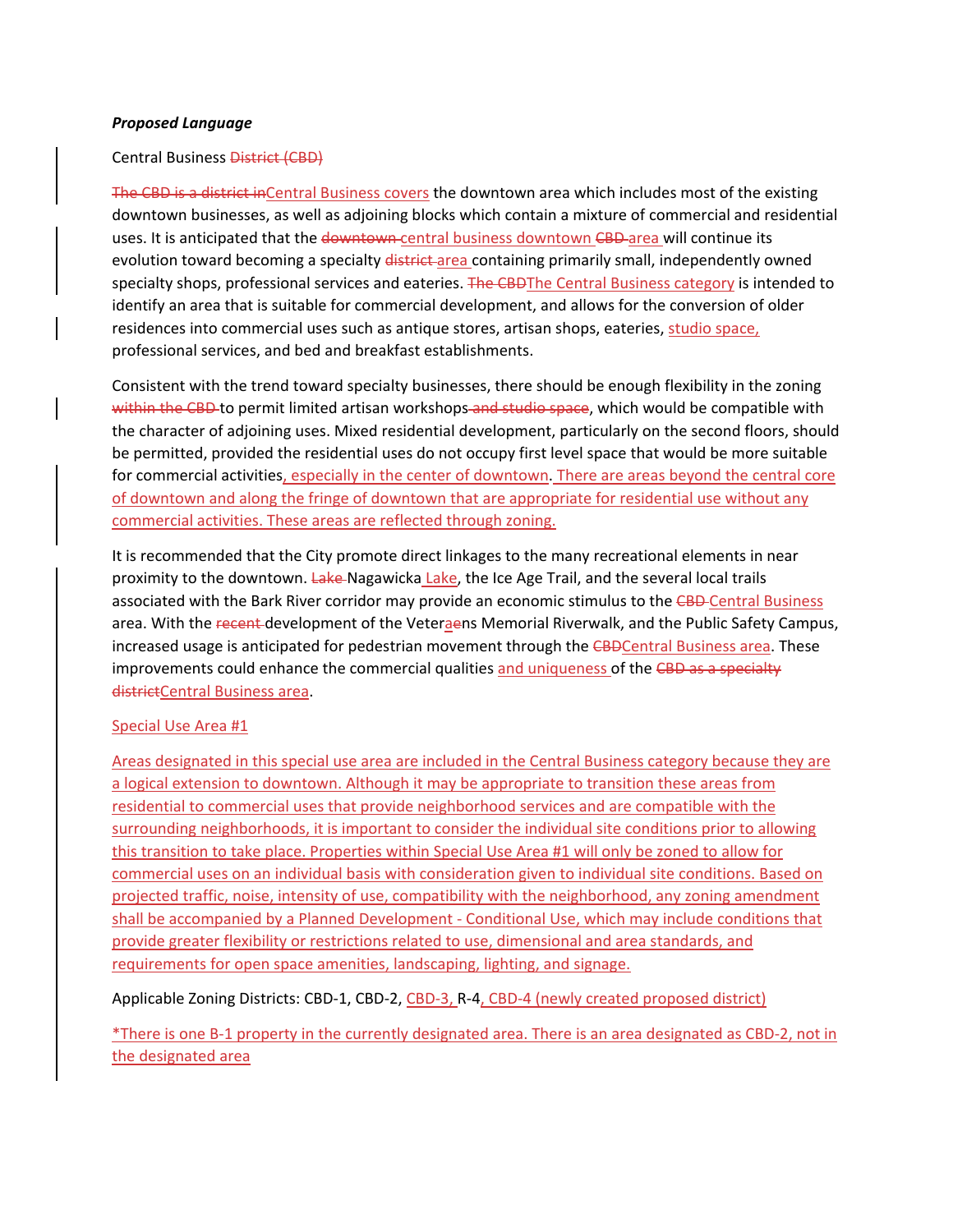## **New Downtown Zoning District – UPDATED DRAFT 4/12/22**

## **\*Properties designated as Central Business, Special Use Area #1 on the Land Use Plan, which is a proposed use designation may be rezoned to this district on a site-by-site basis.**

- Potential District Name
	- o Central Business Downtown Gateway Zoning District
		- This district could be intended for any extended gateways into downtown from north, west, or east as well.
		- $\blacksquare$  CBD-4
- Potential Intent Section
	- o *Intent*. The CBD-4 District is intended to establish and preserve areas for low intensity office, neighborhood service and retail, and residential uses located along the perimeter of the downtown area. This area is intended to be a transition area between residential areas and the downtown core. This district will serve as a specialized district that maintains traditional architectural design that is compatible with the buildings located in the downtown area and existing residential buildings. The district is intended to permit single and two-family dwelling units as well and/or low intensity commercial uses.
- *Permitted uses*. Single-family and two-family dwellings.
- *Conditional uses*. All other uses require a Planned Development-Conditional Use. The Plan Commission has the authority to use their discretion when determining which specific uses are allowed based on compatibility with the surrounding neighborhood, which may be predominantly residential, and in order to meet the intent of the zoning district. Conditional uses are limited to low intensity professional office and service uses, such as insurance and accounting offices, beauty salons, and photography studios. Retail establishments will only be allowed if accessory to another office or service use, such as the sale of beauty products related to a salon or picture frames related to a photography studio. Only the commercial uses listed in CBD-1 and CBD-2 will be considered.

## **Required Conditions**

- All business, except for off-street parking or loading, shall be conducted within a completely enclosed building, unless specifically exempted by the Plan Commission or approved as a Special Event.
- The type of business and number of employees is limited to available access and parking to the site. These provisions will be determined at time of Conditional Use issuance. Customer vehicular traffic shall not enter the property from Genesee Street.

## **Signs**

• Sign regulations are as indicated in article VIII of this chapter, except that no sign shall exceed 12 sq. ft. (Add zoning district to paragraphs that include CBD-1 and CBD-2 provisions.)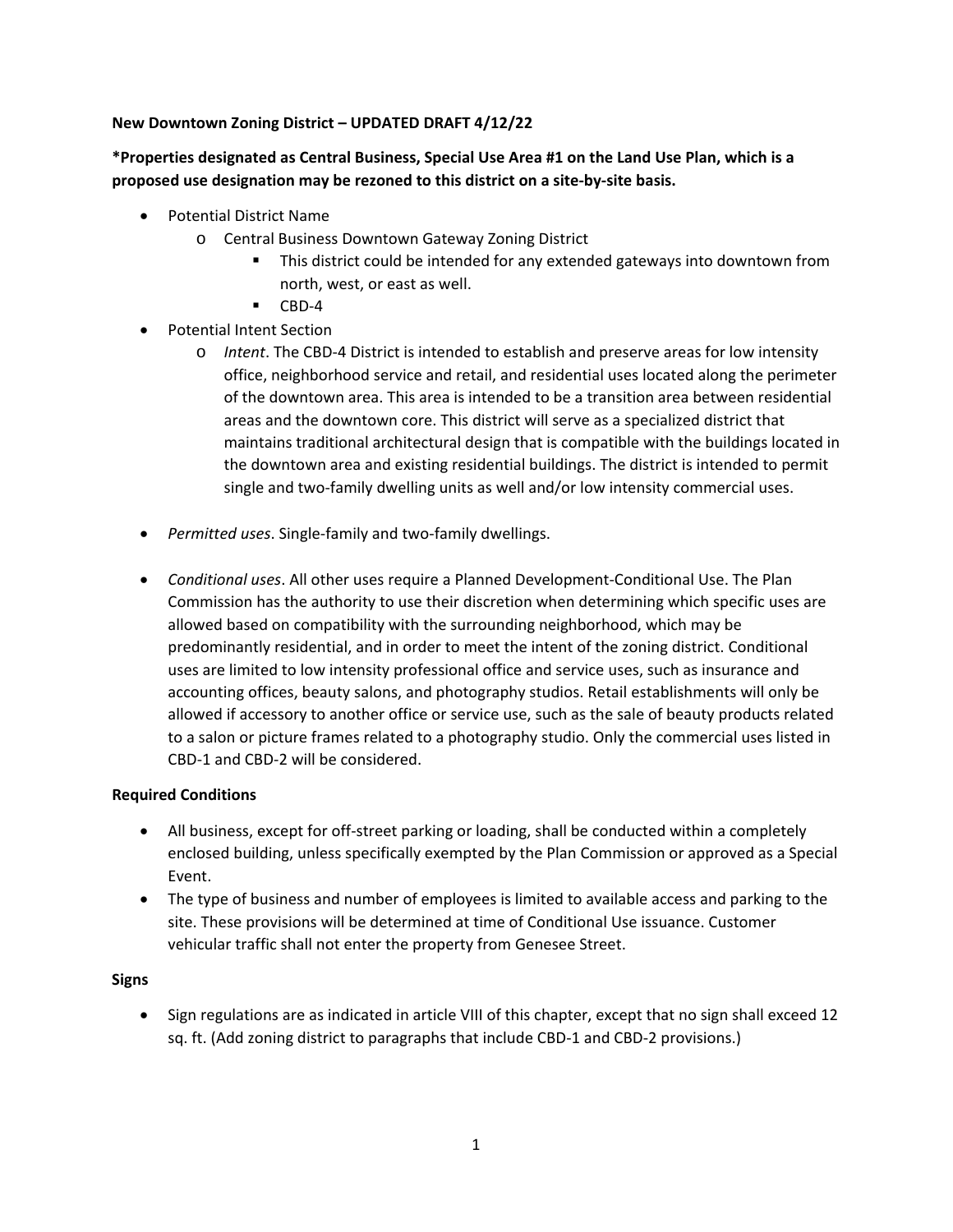## **Lot Area Requirements**

- Minimum
	- o Lot area = 15,000sf (smallest lot is approximately 17,000 sq. ft.)
	- $\circ$  Lot width = 80ft
	- o Front yard setback = 30 ft
	- $\circ$  Interior side and rear yard = 10 ft
	- $\circ$  Corner side yard setback = 30 ft
	- o Residential dwelling unit floor area if accessory to a business use
		- **Efficiency unit = 450 sf**
		- $\blacksquare$  1 bedroom unit = 800 sf
		- $\blacksquare$  2 bedroom unit = 1,000 sf
- Maximum
	- o principal building height = 25 feet maximum, 35 feet if averaging; 45 feet maximum peak height for gable, gambrel, hip and pitch roofs.
	- o accessory building height = 10 feet maximum, 15 feet if averaging; 25 feet maximum peak height for gable, gambrel, hip and pitch roofs.
	- o Floor area ratio = .50

## **Parking (Draft options)**

• **Similar language to CBD-2 (Section 59-111(s)(13)** Off-street parking requirements.

a.See sections 52-174 through 52-178. In the CBD-2 district, the plan commission may allow a landowner to meet the parking requirement by providing the required parking stalls either on site, on another privately owned site owned by the same property owner, provided such stalls are within 800 feet of the site.

b.The plan commission may allow a landowner to meet the parking requirement by paying a downtown parking fee set and established by the city. Such fees shall be determined by the city based on the cost of providing public parking stalls and may be changed periodically as the cost to the city for providing parking stalls changes.

• **Compliance with Article VI of the Zoning Code**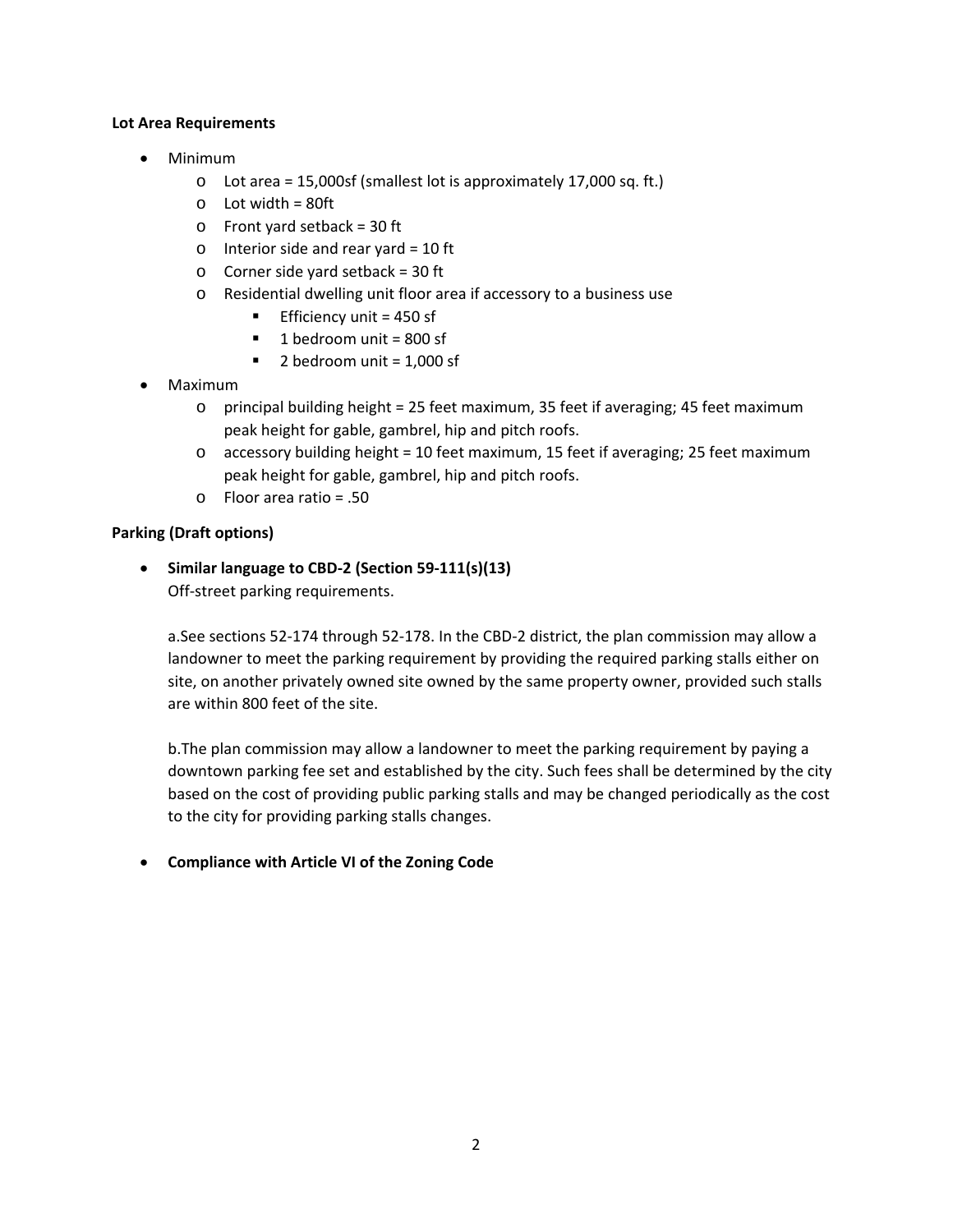